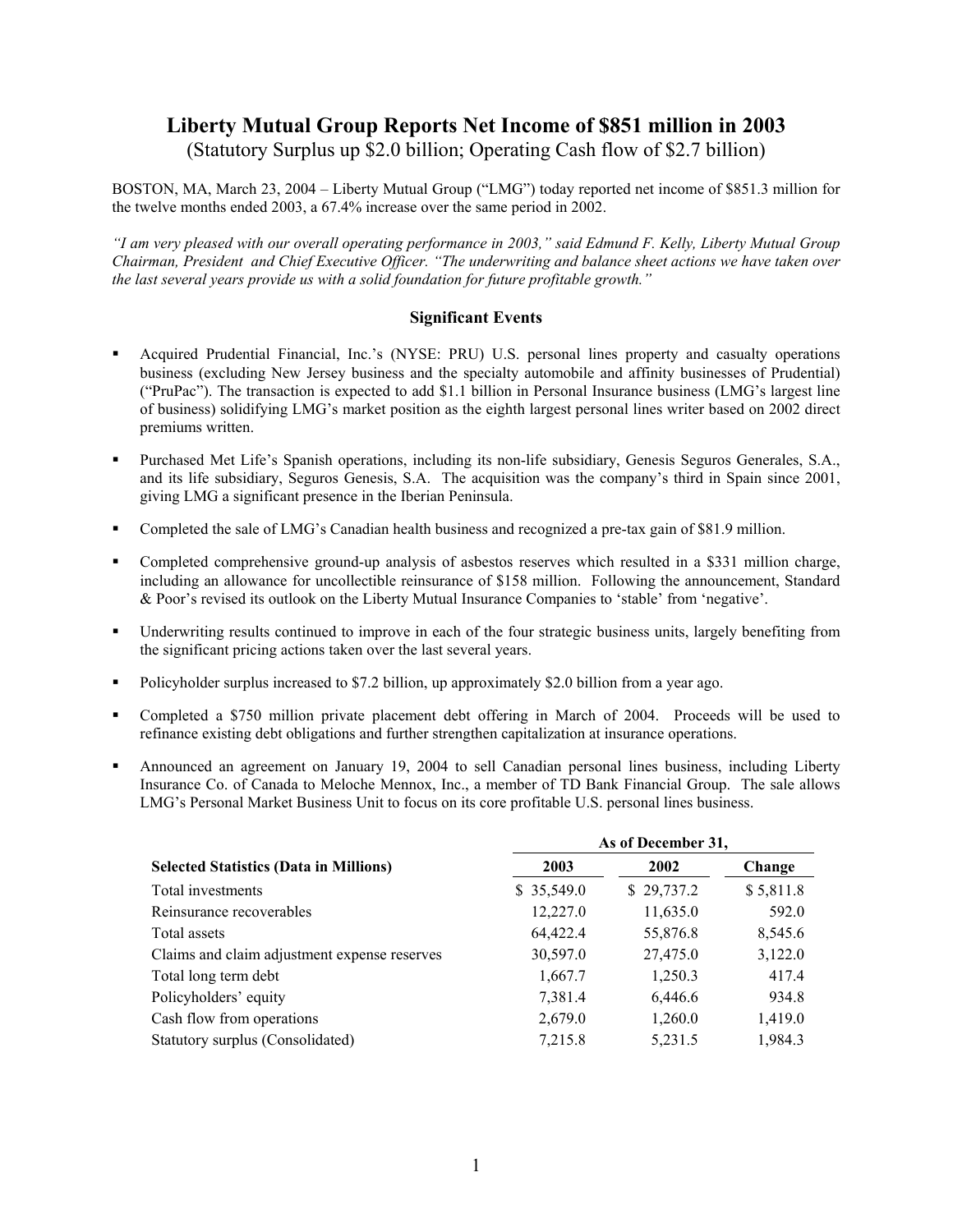# **Liberty Mutual Holding Company Inc.1**

Consolidated Statements of Income

(Dollars in Millions)

|                                                                                                                   | For the year ended<br>December 31, |             |           |  |
|-------------------------------------------------------------------------------------------------------------------|------------------------------------|-------------|-----------|--|
|                                                                                                                   | 2003                               | 2002        | Change    |  |
| <b>Revenues</b>                                                                                                   |                                    |             |           |  |
|                                                                                                                   | \$13,956.4                         | \$11,902.3  | \$2,054.1 |  |
|                                                                                                                   | 1,762.3                            | 1,590.2     | 172.1     |  |
|                                                                                                                   | 372.8                              | 274.0       | 98.8      |  |
|                                                                                                                   | 526.6                              | 523.6       | 3.0       |  |
|                                                                                                                   | 16,618.1                           | 14,290.1    | 2,328.0   |  |
|                                                                                                                   |                                    |             |           |  |
| Benefits, claims and claim adjustment expenses                                                                    | 11,133.4                           | 9,882.1     | 1,251.3   |  |
|                                                                                                                   | 2,569.1                            | 1,848.4     | 720.7     |  |
| Amortization of deferred policy acquisition costs                                                                 | 1,871.6                            | 1,660.5     | 211.1     |  |
|                                                                                                                   | 34.0                               | 63.4        | (29.4)    |  |
|                                                                                                                   | 233.0                              | 224.6       | 8.4       |  |
|                                                                                                                   | 15,841.1                           | 13,679.0    | 2,162.1   |  |
| expense, discontinued operations, extraordinary items<br>and cumulative effect of changes in accounting principle | 777.0                              | 611.1       | 165.9     |  |
|                                                                                                                   |                                    | 81.3        | (81.3)    |  |
| Income from continuing operations before discontinued<br>operations, extraordinary items and cumulative effect of |                                    |             |           |  |
|                                                                                                                   | 777.0                              | 529.8       | 247.2     |  |
|                                                                                                                   | 76.8                               |             | 76.8      |  |
|                                                                                                                   | (2.5)                              | (14.7)      | 12.2      |  |
| Income from continuing operations before cumulative                                                               | 851.3                              | 515.1       | 336.2     |  |
| Cumulative effect of changes in accounting principle                                                              |                                    | (6.7)       | 6.7       |  |
|                                                                                                                   | \$<br>851.3                        | \$<br>508.4 | \$342.9   |  |

<sup>1</sup> The newly acquired PruPac business is included beginning November 1, 2003 through year-end December 31, 2003.

 $<sup>2</sup>$  In 2004, LMG announced the sale of its Canadian personal lines business. The proposed sale met the definition under GAAP to be considered a</sup> discontinued operation. All of the Canadian personal lines business for all years reported are reflected as discontinued operations, net of tax, on the income statement.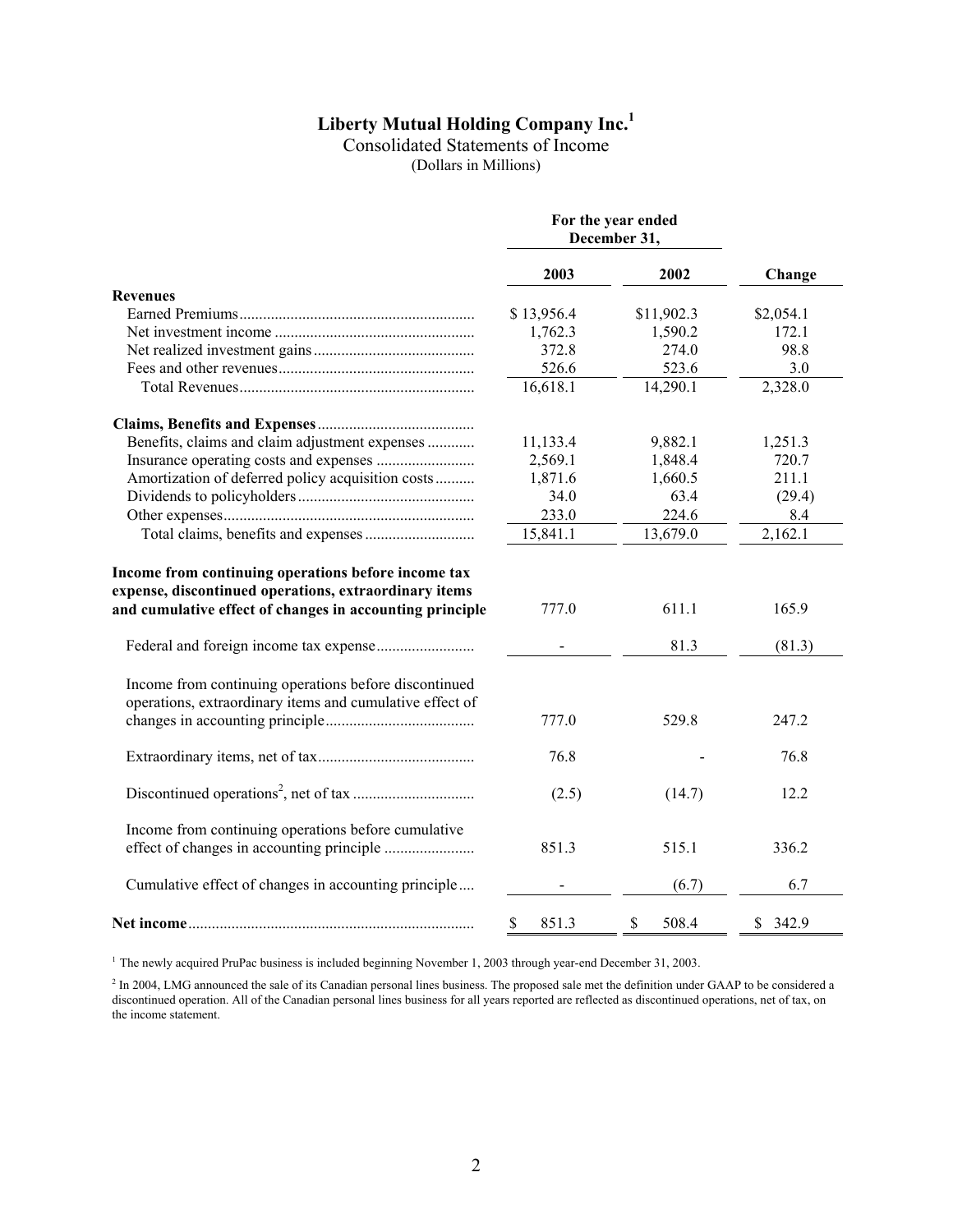## **Consolidated Results of Operations for the Twelve Months Ended 2003**

(LMG's discussions related to net income (loss) are presented on an after-tax GAAP basis. All other discussions are presented on a GAAP pre-tax basis unless otherwise noted.)

Revenues for the twelve months ended, December 31, 2003 were \$16.618 billion, a \$2.328 billion or 16.3% increase over the same period in 2002. The increase was due to the following factors:

- Earned premiums for the twelve months ended December 31, 2003 were \$13.956 billion, a \$2.054 billion or 17.3% increase over the same period in 2002. The increase in earned premiums reflects:
	- \$291.0 million relating to the growth in LMG's LIU operation (primarily Lloyd's of London of \$160.9 million)
	- \$269.9 million due to the increased retention of the OneBeacon business acquired in 2001
	- \$258.6 million of retained premium due to the non-renewal of a significant workers compensation aggregate stop loss treaty that was in place in 2002
	- \$187.2 million related to the acquisition of the PruPac business
	- \$172.9 million of earned premium attributable to prior years, an increase of \$179.9 million over 2002
	- The remaining balance reflects the impact of continued increases in premium rates over 2002 levels, partially offset by higher reinsurance costs.
- Net investment income for the twelve months ended December 31, 2003 was \$1.762 billion, a \$172.1 million or 10.8% increase over the same period in 2002. The increase was primarily the result of lower private equity losses in 2003 as compared to 2002. For the years ended December 31, 2003 and 2002, LMG recognized limited partnership losses of \$0.4 million and \$154.5 million, respectively. The balance of the increase in net investment income was due to the impact of higher invested assets, partially offset by a lower interest rate environment. Invested assets increased \$5.8 billion in 2003 primarily due to the acquisition of the PruPac business (\$2.098 billion), an acquisition in Portugal (\$515.2 million) and strong cash flow from operations (\$2.679 billion).
- Net realized gains for the twelve months ended December 31, 2003 were \$372.8 million, a \$98.8 million or 36.1% increase over the same period in 2002. In 2003, LMG sold its Canadian health business and realized a gain of \$81.9 million. Additionally, LMG, through its indirect wholly owned subsidiary, Liberty Energy Corporation, generated gains on its oil and gas producing investments of \$41.5 million. LMG also realized gains of \$59.0 million from equities and \$201.0 million from bonds in 2003. Included in net realized gains for the years ended 2003 and 2002 were impairment write-offs of \$74.0 million and \$165.0 million, respectively.

Benefits, claims and claim adjustment expenses for the twelve months ended December 31, 2003 were \$11.133 billion, a \$1.251 billion or 12.7% increase over the same period in 2002. The change reflects the following items:

- \$390.4 million increase in net retained benefits, claims and claim adjustment expenses due to the nonrenewal of a workers compensation aggregate stop loss reinsurance agreement in 2003.
- \$55.0 million increase in incurred attributable to prior years (both discontinued and recurring operations) to \$688.7 million in 2003 from \$633.7 million in 2002.
- \$29.4 million decrease in catastrophe losses, including losses from the September 11, 2001 terrorist attack.
- The balance of the increase reflects claims associated with business growth and acquisition activity.

Amortization of deferred policy acquisition expenses for the twelve months ended December 31, 2003 were \$1.872 billion, a \$211.1 million or 12.7% increase over the same period in 2002. The change is primarily a result of increased commissions, premium taxes and other acquisition costs associated with increased premium levels and the impact of acquired operations.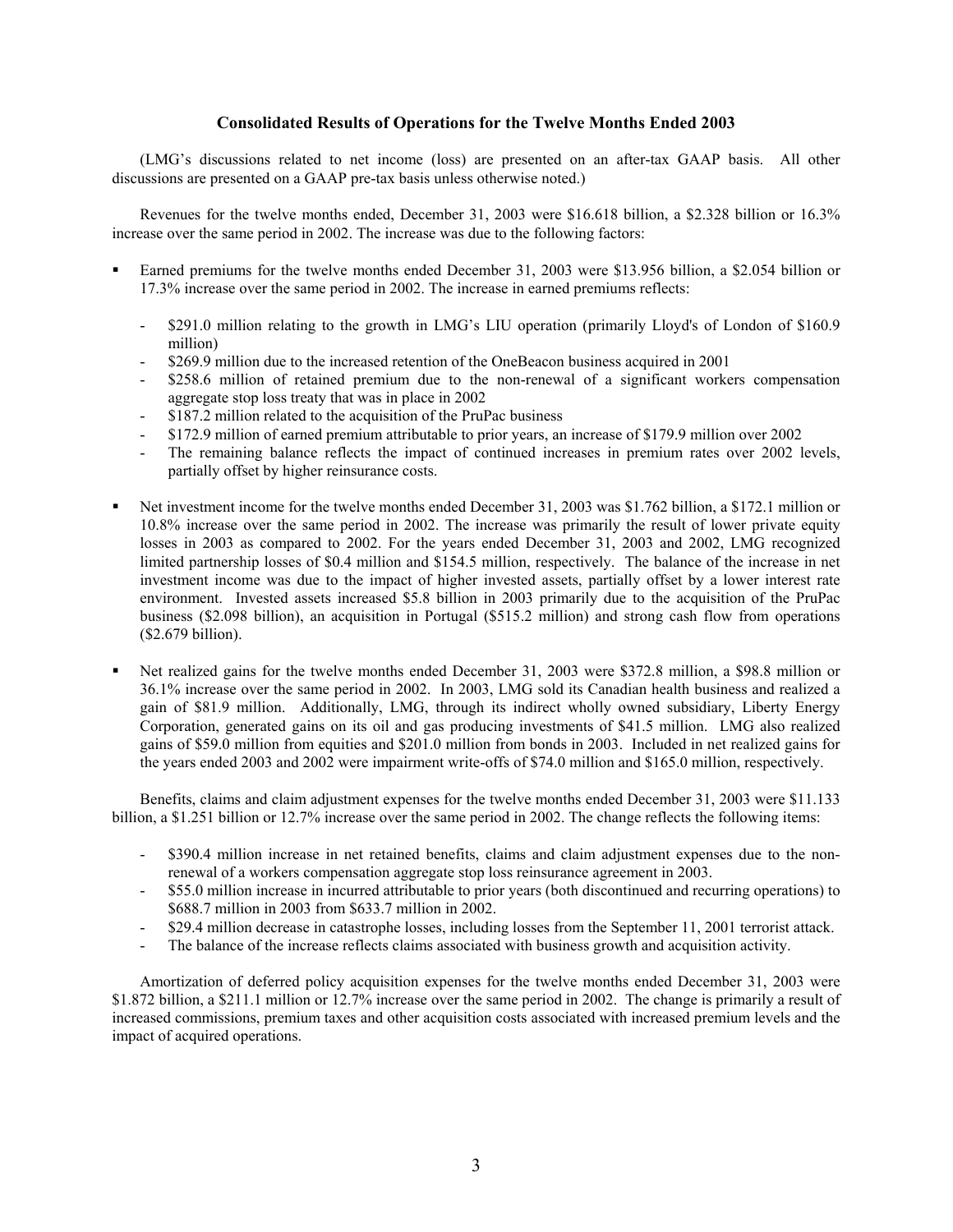Insurance operating costs and expenses for the twelve months ended December 31, 2003 were \$2.569 billion, a \$720.7 million or 39.0% increase over the same period in 2002. The increase in 2003 was due to a combination of the following (including any claims and acquisition cost component where applicable):

- \$224.0 million of bad debt expense related to reinsurance, including \$158.0 million relating to asbestos reinsurance on unpaid claims.
- \$253.0 million increase in incentive compensation due to improved profitability in 2002 and 2003.
- \$54.0 million increase in pension and post-retirement benefit expenses due primarily to higher pension costs as a result of equity market declines in the prior three years and higher income levels (including any claims and acquisition cost component, where applicable).
- The remainder is due to acquisitions, higher salary and benefit costs, and a 2002 nonrecurring assessment credit of \$62.0 million.

Pre-tax income for the twelve months ended increased to \$777.0 million, a \$165.9 million or 27.1% increase over the same period in 2002. As a result of profitability in 2003, LMG reduced its estimated valuation allowance and recognized no Federal and foreign income tax expense.

Net income for the twelve months ended December 31, 2003 was \$851.3 million, a \$342.9 million or 67.4% increase over the same period in 2002. Net income includes a \$76.8 million extraordinary after-tax gain reflecting negative goodwill in connection with the PruPac acquisition partially offset by a loss on discontinued operations of \$2.5 million in 2003. Discontinued operations includes the announced sale of the Personal Market Canadian business, including a write-off of \$18.4 million of goodwill that had been recorded on the business.

## **The major components of pre-tax operating income ("PTOI") and a reconciliation of PTOI to net income were as follows:**

|                                                                | <b>Year Ended</b><br>December 31, |           |             |  |
|----------------------------------------------------------------|-----------------------------------|-----------|-------------|--|
|                                                                | 2003                              | 2002      | Change      |  |
| PTOI excluding catastrophes and incurred attributable to prior |                                   |           |             |  |
|                                                                | \$1,194.7                         | \$1,261.2 | \$(66.5)    |  |
| Catastrophes:                                                  |                                   |           |             |  |
|                                                                | (253.7)                           | (157.5)   | (96.2)      |  |
|                                                                | 74.1                              | (51.5)    | 125.6       |  |
| Incurred attributable to prior years:                          |                                   |           |             |  |
|                                                                | (178.4)                           | (294.6)   | 116.2       |  |
|                                                                | (337.4)                           | (346.1)   | 8.7         |  |
| Discount accretion <sup>2</sup>                                | (95.1)                            | (74.4)    | (20.7)      |  |
|                                                                | \$404.2                           | \$337.1   | \$67.1      |  |
|                                                                | 372.8                             | 274.0     | 98.8        |  |
| Federal and foreign income tax expense                         |                                   | 81.3      | (81.3)      |  |
|                                                                | (2.5)                             | (14.7)    | 12.2        |  |
|                                                                |                                   | (6.7)     | 6.7         |  |
|                                                                | 76.8                              |           | 76.8        |  |
|                                                                | \$.<br>851.3                      | \$508.4   | S.<br>342.9 |  |

Reflects premium attributable to prior years of \$172.9 million and (\$7.0) million for 2003 and 2002, respectively.

2 LMG discounts the long term indemnity portion of its workers compensation claims and LMG's disability claims based on permitted insurance regulations. The discount accretion on these claims flows through the underwriting results as the loss reserves accrete to nominal value. Asbestos settlements are discounted at 4.5%.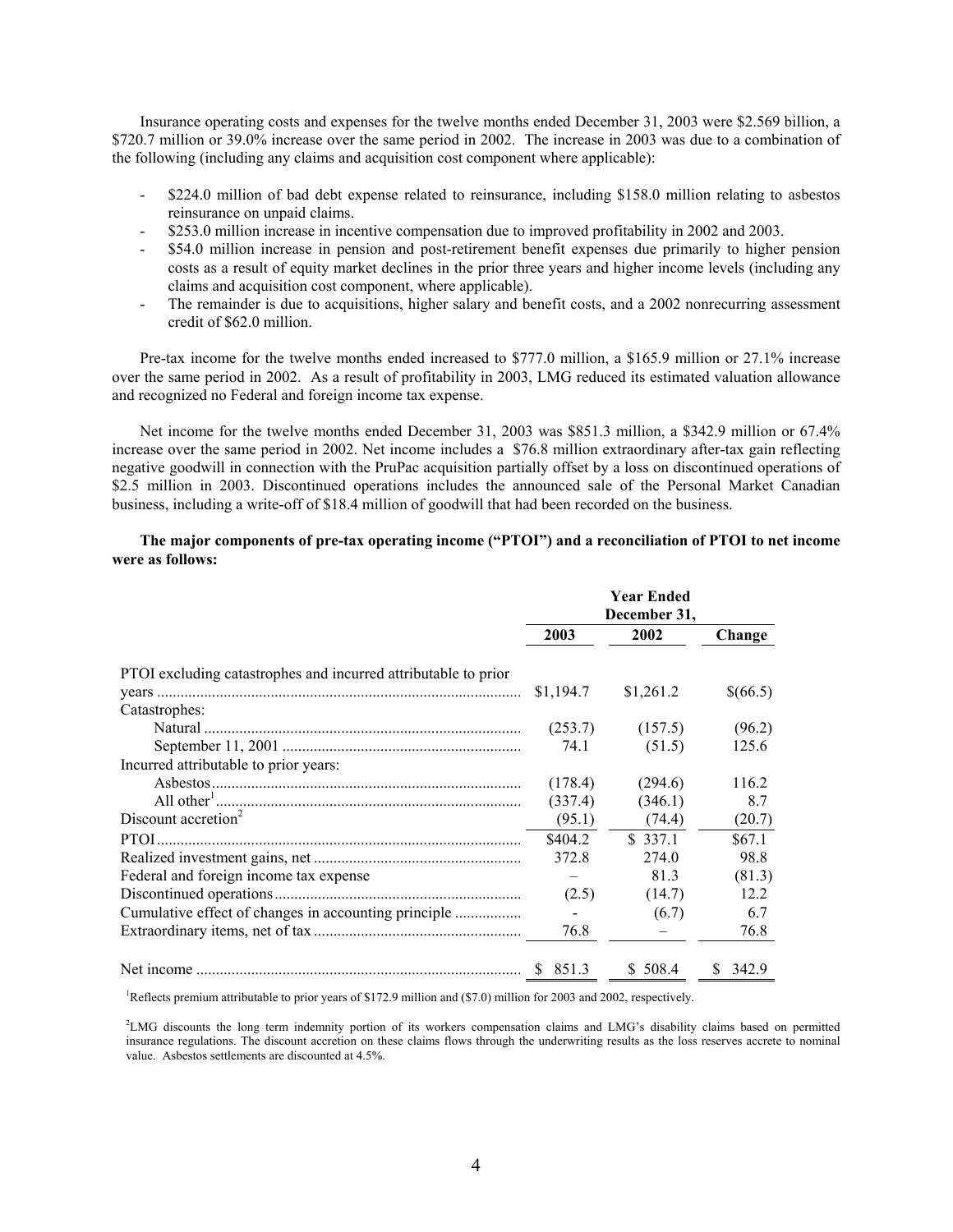#### **The Consolidated GAAP P&C combined ratios were as follows:**

|                                                                                                         | <b>Year Ended</b><br>December 31, |               |        |
|---------------------------------------------------------------------------------------------------------|-----------------------------------|---------------|--------|
|                                                                                                         |                                   |               |        |
|                                                                                                         | 2003                              | 2002          | Change |
| GAAP P&C combined ratio <sup>1</sup> , before catastrophes and incurred<br>attributable to prior years: |                                   |               |        |
|                                                                                                         | 72.8%                             | 74.3%         | (1.5)  |
|                                                                                                         | 25.6                              | 23.6          | 2.0    |
|                                                                                                         | 0.2                               | 0.4           | (0.2)  |
|                                                                                                         | 98.6%                             | 98.3%         | 0.3    |
| Catastrophes:                                                                                           |                                   |               |        |
|                                                                                                         | 1.9                               | 1.4           | 0.5    |
|                                                                                                         | (0.5)                             | 0.4           | (0.9)  |
| Incurred attributable to prior years:                                                                   |                                   |               |        |
|                                                                                                         | 1.3                               | 2.6           | (1.3)  |
|                                                                                                         | 2.4                               | 3.0           | (0.6)  |
| Tabular discount accretion                                                                              | 0.7                               | $0.6^{\circ}$ | 0.1    |
|                                                                                                         | 104.4%                            | 106.3%        | (1.9)  |

<sup>1</sup> The combined claim and expense ratio, expressed as a percentage, is a measure of underwriting profitability. This measure should only be used in conjunction with, and not in lieu of, underwriting income and may not be comparable to other performance measures used by LMG's competitors. The combined claims and claims adjustment expense ratio, expressed as a percentage, is computed as the sum of the following property and casualty ratios: the ratio of claims and claims adjustment expense to earned premiums; the ratio to earned premiums of insurance operating costs plus amortization of deferred policy acquisition costs less fee income and less installment charges; and the ratio of policyholder dividends to earned premium. Provisions for uncollectible premiums and reinsurance are not included in the combined ratio.

The Consolidated GAAP P&C combined ratio for the year ended 2003 was 104.4%, a 1.9 percentage point improvement over the same period in 2002. The improvement in 2003 was primarily due to a reduction in incurred attributable to prior years in 2003 as compared to 2002. Excluding catastrophes, incurred attributable to prior years and tabular discount accretion, the combined ratio increased 0.3 points. The favorable impact of rate increases was offset by a 1.0 point increase in the combined ratio in 2003 due to the nonrenewal of a workers compensation aggregate stop loss treaty in 2003. The claims and claims adjustment expense ratio decreased 1.5 points from 74.3% in 2002 to 72.8% in 2003. This decline was due to continuing, though moderating, rate increases offset by higher reinsurance costs and the impact of the reinsurance nonrenewal discussed previously. The improved claim and claim expense ratio was offset by a 2.0 point increase in the underwriting expense ratio from 23.6% in 2002 to 25.6% in 2003. The higher underwriting expense ratio reflects higher benefit and incentive compensation costs in 2003 along with a \$62.0 million dollar assessment credit received in 2002.

LMG conducts its business through four strategic business units: Commercial Markets, Personal Market, Regional Agency Markets ("RAM") and International. The net written premium of LMG's business units were as follows:

|                             | <b>Years Ended December 31,</b> |          |      |          |        |         |
|-----------------------------|---------------------------------|----------|------|----------|--------|---------|
| <b>Net Written Premium:</b> | 2003                            |          | 2002 |          | Change |         |
|                             | (In millions)                   |          |      |          |        |         |
|                             |                                 | 4.350.1  | S    | 3.786.4  |        | 563.7   |
|                             |                                 | 4.016.7  |      | 3.453.1  |        | 563.6   |
|                             |                                 | 3,290.6  |      | 2.736.1  |        | 554.5   |
|                             |                                 | 2,784.4  |      | 2.420.0  |        | 364.4   |
| Other                       |                                 | 40.6     |      | 174.9    |        | (134.3) |
|                             |                                 | 14,482.4 |      | 12.570.5 |        | 19119   |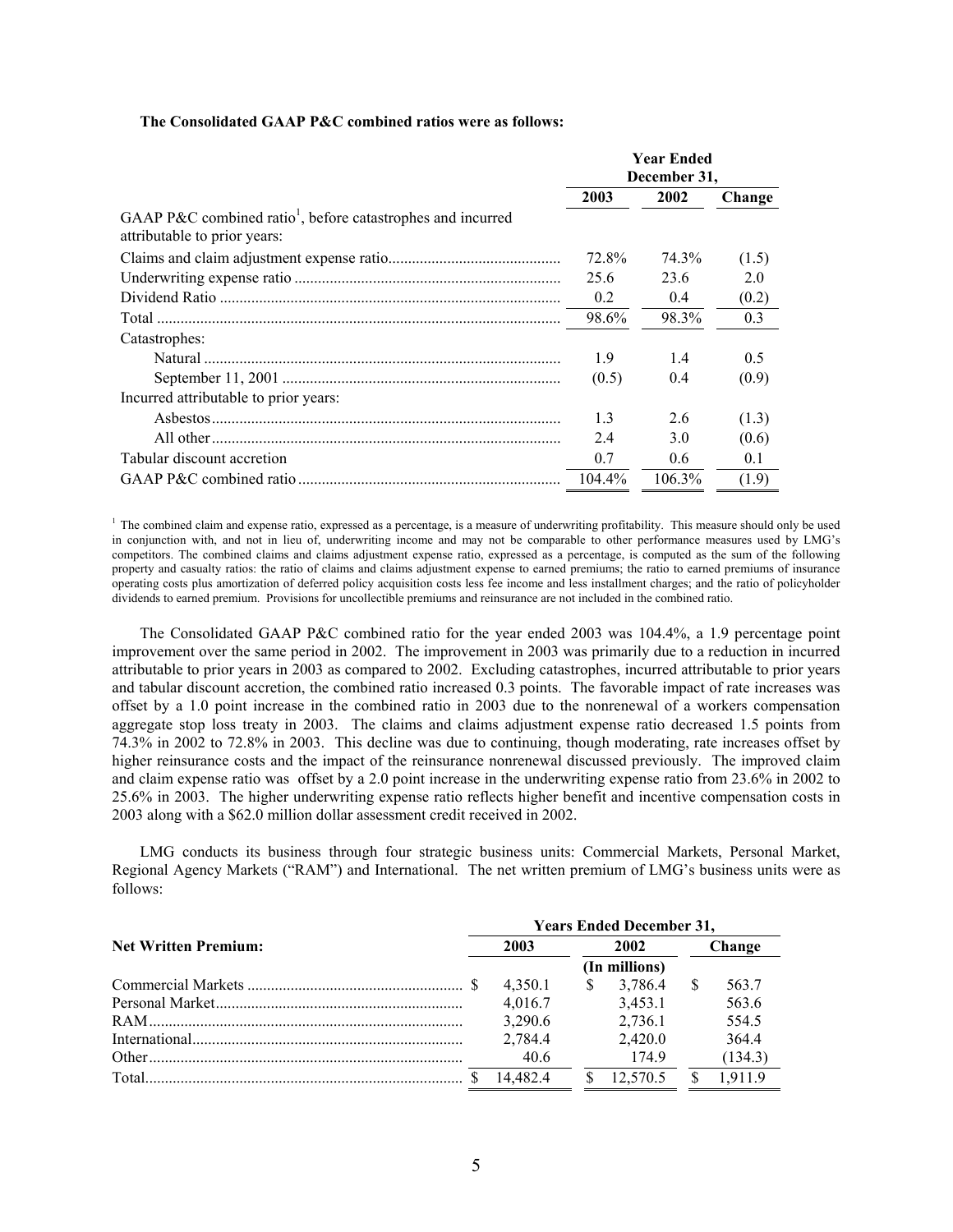|  | <b>Years Ended</b><br>December 31, |               |           |  |
|--|------------------------------------|---------------|-----------|--|
|  |                                    |               |           |  |
|  | 2002<br>2003                       |               | Change    |  |
|  |                                    | (In millions) |           |  |
|  | \$4,422.2                          | \$3,914.1     | \$508.1   |  |
|  | 3,162.2                            | 2,732.4       | 429.8     |  |
|  | 1,036.9                            | 822.1         | 214.8     |  |
|  | 952.8                              | 824.8         | 128.0     |  |
|  | 940.1                              | 726.5         | 213.6     |  |
|  | 926.7                              | 807.9         | 118.8     |  |
|  | 628.2                              | 546.0         | 82.2      |  |
|  | 420.8                              | 345.5         | 75.3      |  |
|  | 262.2                              | 352.5         | (90.3)    |  |
|  | 254.9                              | 236.2         | 18.7      |  |
|  | 219.5                              | 145.2         | 74.3      |  |
|  | 149.2                              | 92.2          | 57.0      |  |
|  | 130.8                              | 85.7          | 45.1      |  |
|  | 975.9                              | 939.4         | 36.5      |  |
|  | \$14,482.4                         | \$12,570.5    | \$1.911.9 |  |

## **Commercial Markets**

Net written premium by market was as follows:

| <b>Years Ended</b><br>December 31, |               |  |        |
|------------------------------------|---------------|--|--------|
| 2003                               | 2002          |  | Change |
|                                    | (In millions) |  |        |
| \$1,247.8                          | \$1,042.8     |  | 205.0  |
| 1.216.6                            | 1.044.8       |  | 171.8  |
| 838.7                              | 7119          |  | 126.8  |
| 311.3                              | 2617          |  | 49.6   |
| 331.5                              | 320.3         |  | 11.2   |
| 404.2                              | 404.9         |  | (0.7)  |
| \$4.350.1                          | \$3.786.4     |  | 563.7  |

Net written premium for the twelve months ended December 31, 2003 was \$4.350 billion, a \$563.7 million or 14.9% increase over the same period in 2002. The increase in net written premium was favorably impacted by the non-renewal of an aggregate stop loss treaty in 2003.

Rate change represents the average change in premium on policies that renew, including the impact of changes in risk charges, expenses and limits. Premium retention represents all premium expiring in the period renewing at expiring price levels.

## *Business Market*

Business Market's net written premium for the twelve months ended December 31, 2003 was \$1.248 billion, a \$205.0 million or 19.7% increase over the same period in 2002. The increase in 2003 reflected strong new premium growth and planned rate increases across all commercial products of 14.3%. Specifically, workers compensation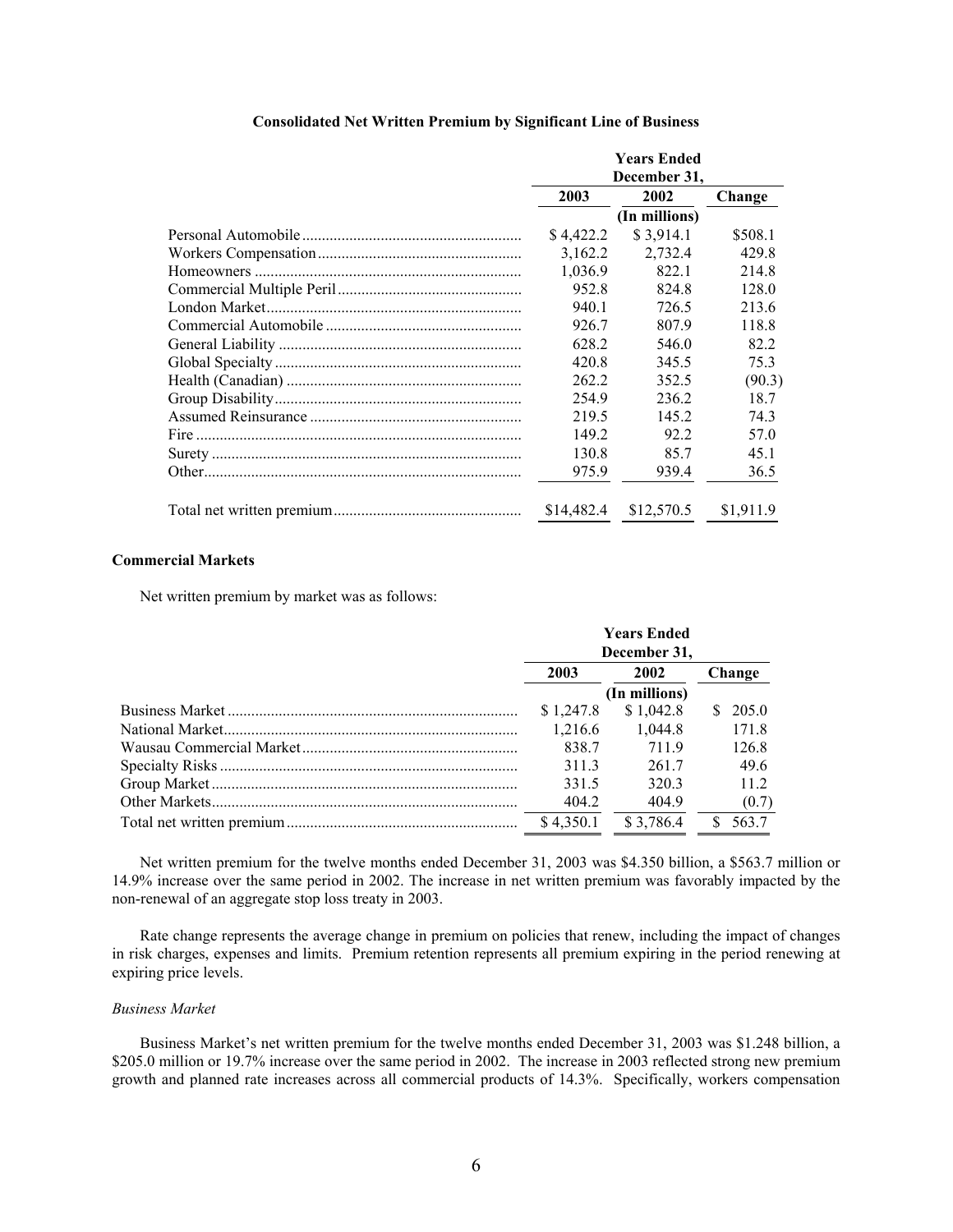rates increased 15.1%, while commercial automobile and liability rates increased 12.2%. Premium retention for 2003 was 79.1%, up from 78.7% in 2002.

#### *National Market*

National Market's net written premium for the twelve months ended December 31, 2003 was \$1.217 billion, a \$171.8 million or 16.4% increase over the same period in 2002. The increase in 2003 was due to policy renewal rate increases and higher new business levels. All major products - workers compensation, commercial automobile, general liability and umbrella – contributed to the rise in renewal pricing and higher new business. Rate change increases were 26.8% and 23.5% in 2003 and 2002, respectively. Premium retention increased to 86.6% in 2003 from 85.8% in 2002.

#### *Wausau Commercial Market*

Wausau Commercial Market's net written premium for the twelve months ended December 31, 2003 was \$838.7 million, a \$126.8 million or 17.8% increase over the same period in 2002. The increase in Wausau Commercial Market's net written premium in 2003 resulted from renewal price increases and lower reinsurance premiums. The average rate change for 2003 was 14.4% compared to 18.4% in 2002. Reinsurance premiums declined \$68.5 million to \$107.4 million in 2003 compared to \$175.9 million in 2002, reflecting reduced reinsurance purchases.

#### *Specialty Risks*

Liberty Mutual Property's net written premium for the twelve months ended December 31, 2003 was \$182.1 million, a \$7.4 million or 4.2% increase over the same period in 2002. The increase in Liberty Mutual Property's net written premium in 2003 was driven primarily by higher new business levels and improved retention, partially offset by higher reinsurance costs. Premium retention was 79.6% and 66.0% in 2003 and 2002, respectively, representing all premium expiring in the period renewing at expiring price levels. Liberty Mutual Property's rate increase of 2% in 2003 was down from 33% in 2002, reflecting moderating price trends in the commercial property marketplace.

Liberty Bond Services net written premium for the twelve months ended December 31, 2003 was \$129.8 million, a \$45.5 million or 54.0% increase over the same period in 2002. Rate increases during the first half of 2003, as well as the opening of new field offices, helped generate higher net written premiums. Additionally, positive outcomes on several prior year claims resulted in reductions in declared reinstatement premiums for various layers of excess reinsurance related to prior treaty years, and improving results lowered the cost of renewing similar reinsurance coverage.

#### *Group Market*

Group Market's net written premium for the twelve months ended December 31, 2003 was \$331.5 million, an \$11.2 million or 3.5% increase over the same period in 2002. The net written premium increase in 2003 was primarily attributable to renewal rate increases in the long term disability line. Rate increases on renewal premium was 8.7% and 4.8% in 2003 and 2002, respectively.

## *Other Markets*

Other Markets net written premium for the twelve months ended December 31, 2003 was \$404.2 million, a \$0.7 million or 0.2% decrease over the same period in 2002. Rate increases and new business in the net assumed voluntary business, particularly in the United States casualty business, were offset by ceded premiums related to a reinsurance treaty entered in 2003.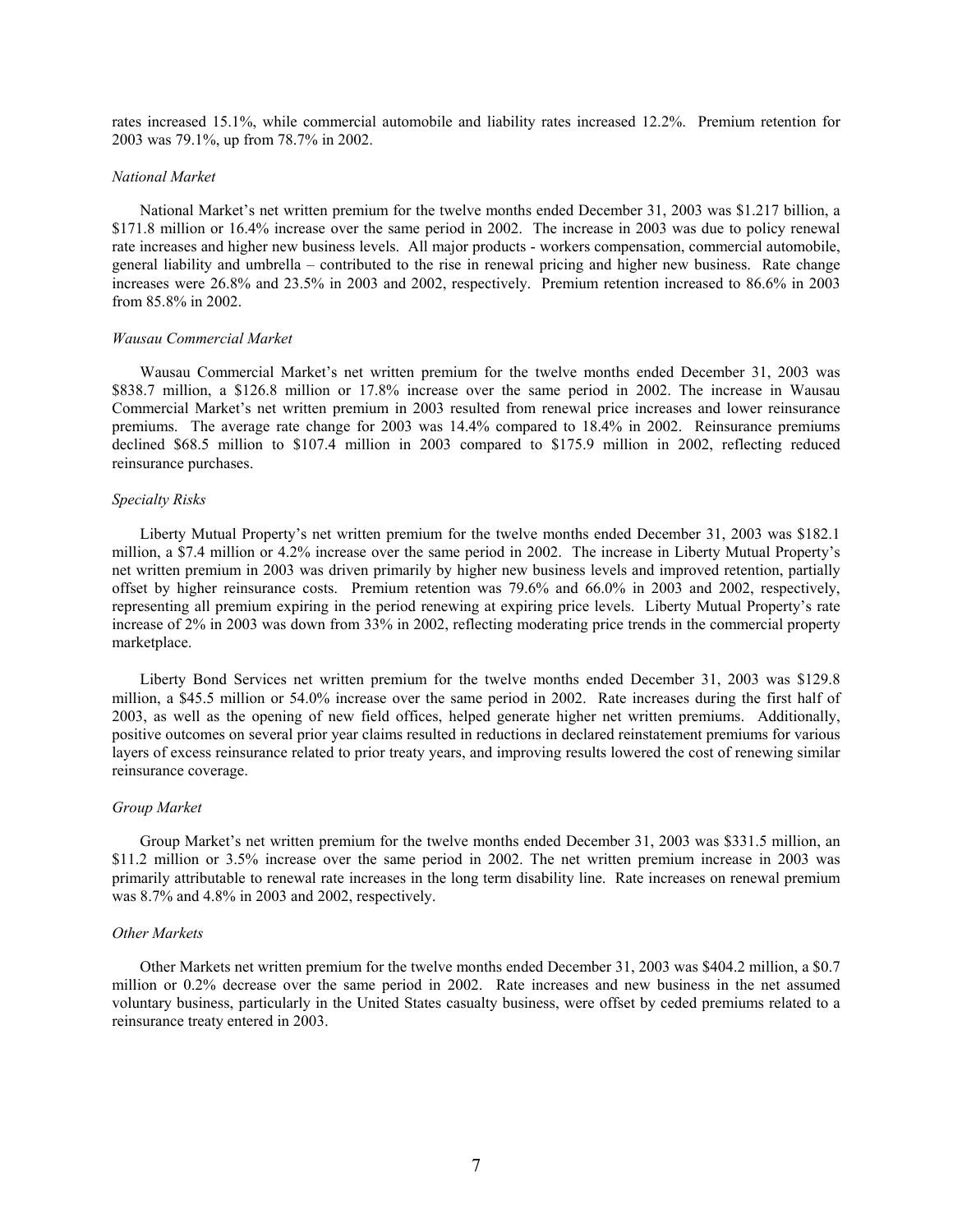GAAP P&C combined ratios for Commercial Markets were as follows:

|                                                                                           | <b>Years Ended</b><br>December 31, |        |        |
|-------------------------------------------------------------------------------------------|------------------------------------|--------|--------|
|                                                                                           |                                    |        |        |
|                                                                                           | 2003                               | 2002   | Change |
| GAAP P&C combined ratio, before catastrophes and incurred<br>attributable to prior years: |                                    |        |        |
|                                                                                           | 81.5%                              | 80.5%  | 1.0    |
|                                                                                           | 22.3                               | 23.8   | (1.5)  |
|                                                                                           | (0.4)                              | 0.4    | (0.8)  |
|                                                                                           | 103.4                              | 104.7  | (1.3)  |
| Catastrophes:                                                                             |                                    |        |        |
|                                                                                           | 0.6                                | 14     | (0.8)  |
|                                                                                           | (1.7)                              | 0.6    | (2.3)  |
|                                                                                           | 1.6                                | (0.9)  | 2.5    |
|                                                                                           | 2.2                                | 2.1    | 0.1    |
|                                                                                           | 106.1%                             | 107.9% | (1.8)  |

The GAAP P&C combined ratio for the twelve months ended December 31, 2003 was 106.1%, a 1.8 percentage point improvement over the same period in 2002. The improvement in 2003 was driven by favorable catastrophe activity in 2003, partially offset by unfavorable incurred attributable to prior years recorded in 2003 related to the workers compensation line of business. The GAAP P&C combined ratio, excluding catastrophes and incurred attributable to prior years, improved 1.3 percentage points year-over-year as rate increases and underwriting improvements in 2003 were partially offset by the favorable impact in 2002 of an aggregate stop loss treaty that was not renewed in 2003. This aggregate stop loss treaty had a 3.8% favorable impact in 2002 on the claims and claim adjustment expense ratio, before catastrophes and incurred attributable to prior years.

## **Personal Markets**

Personal Market net written premium by product line was as follows:

| <b>Year Ended</b><br>December 31, |               |         |  |
|-----------------------------------|---------------|---------|--|
| 2003                              | 2002          | Change  |  |
|                                   | (In millions) |         |  |
| \$3,112.2                         | \$2,739.5     | \$372.7 |  |
| 904.5                             | 713.6         | 190.9   |  |
| \$4,016.7                         | \$3,453.1     | \$563.6 |  |

Net written premium for the twelve months ended December 31, 2003 was \$4.016 billion, representing a \$563.6 million or 16.3% increase over the comparable period in 2002. The increase was attributable to continued rate increases in both the automobile and homeowners lines, continued growth in new business and policy retention, as well as the addition of the acquired PruPac business which increased written premium by \$181.5 million in 2003.

Automobile net written premium increased 13.6% to \$3.112 billion in 2003. Renewal price increases for standard voluntary business were 7.0% in 2003 down from 10.0% in 2002. Policy retention levels for standard voluntary business increased to 91.0% in 2003 even as LMG continued to increase rates across all markets.

Homeowners and Other net written premium of \$904.5 million increased 26.8% from the prior year driven by renewal price increases. Renewal price increases for homeowners averaged 10.0% in 2003 down from 19.0% in 2002 (2002 price increase reflected the impact of insurance to value program which insures full economic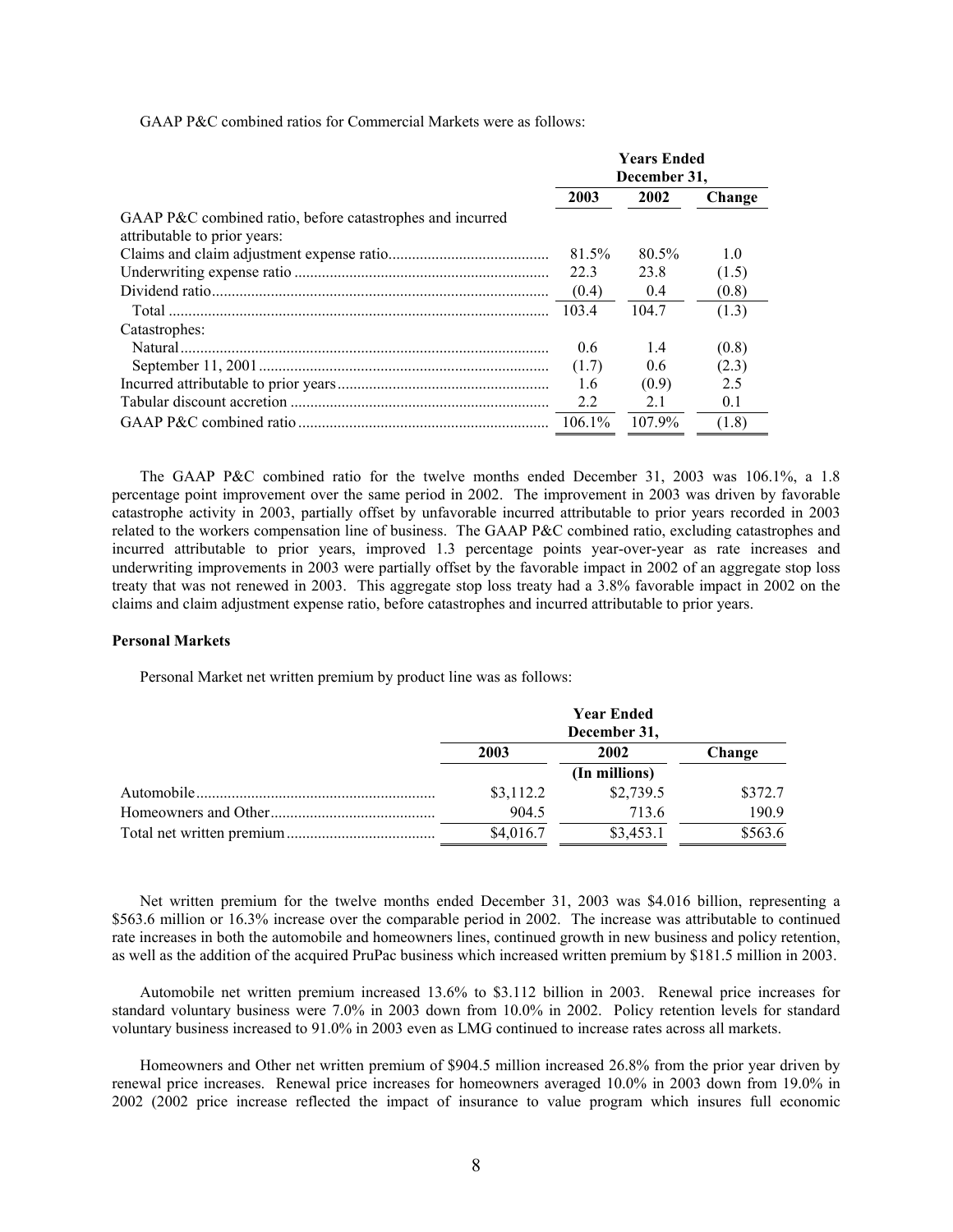replacement in the event of a total loss). Policy retention levels for standard voluntary business remained at 90.0% in 2003.

The GAAP P&C Personal Market combined ratios were as follows:

|                                                                                           | <b>Year Ended</b><br>December 31, |       |        |  |
|-------------------------------------------------------------------------------------------|-----------------------------------|-------|--------|--|
|                                                                                           | 2003                              | 2002  | Change |  |
| GAAP P&C combined ratio, before catastrophes and incurred<br>attributable to prior years: |                                   |       |        |  |
|                                                                                           | 72.6%                             | 76.4% | (3.8)  |  |
|                                                                                           | 20.6                              | 18.7  | 19     |  |
|                                                                                           | 0.0                               | 0.0   | 0.0    |  |
|                                                                                           | 93.2                              | 95.1  | (1.9)  |  |
|                                                                                           | 3.8                               | 1.5   | 2.3    |  |
|                                                                                           | 0.9                               | 3.3   | (2.4)  |  |
|                                                                                           | 97.9%                             | 99.9% | (2.0)  |  |

The GAAP P&C combined ratio for the twelve months ended 2003 was 97.9%, a 2.0 percentage point improvement over the same period in 2002. The 1.9 percentage point improvement in the 2003 GAAP P&C combined ratio, before catastrophes and incurred attributable to prior years, reflects an improvement in both the claims and claim adjustment expense ratio and increased earned premium base, offset with a slight increase in the expense ratio due to increase in temporary staffing attributable to the PruPac acquisition, staffing related to customer service initiatives and higher compensation and benefit costs. The improvement in the claims and claim adjustment expense ratio is primarily attributable to continued growth in earned premium through rate increases and improvement in the loss cost trends.

## **Regional Agency Markets (RAM)**

Net written premium was as follows:

|  | <b>Years Ended</b><br>December 31, |               |         |        |
|--|------------------------------------|---------------|---------|--------|
|  | 2003                               |               | 2002    | Change |
|  |                                    | (In millions) |         |        |
|  | \$2,385.7                          | \$1,994.0     | \$391.7 |        |
|  | 547.5                              | 486.8         | 60.7    |        |
|  | 357.4                              | 255.3         | 102.1   |        |
|  | \$3,290.6                          | \$2,736.1     | \$554.5 |        |

Net written premium for the twelve months ended December 31, 2003 was \$3.291 billion, representing a \$554.5 million or 20.3% increase over 2002. The increase was significantly impacted by the additional retention of OneBeacon business. Net written premium related to the OneBeacon transaction was \$654.3 million and \$408.9 million in 2003 and 2002, respectively. Excluding the impact of the OneBeacon transaction, net written premium increased 13.3% or \$309.1 million for 2003, primarily driven by rate increases averaging 9.4% for 2003 and improved retention and new business in commercial lines.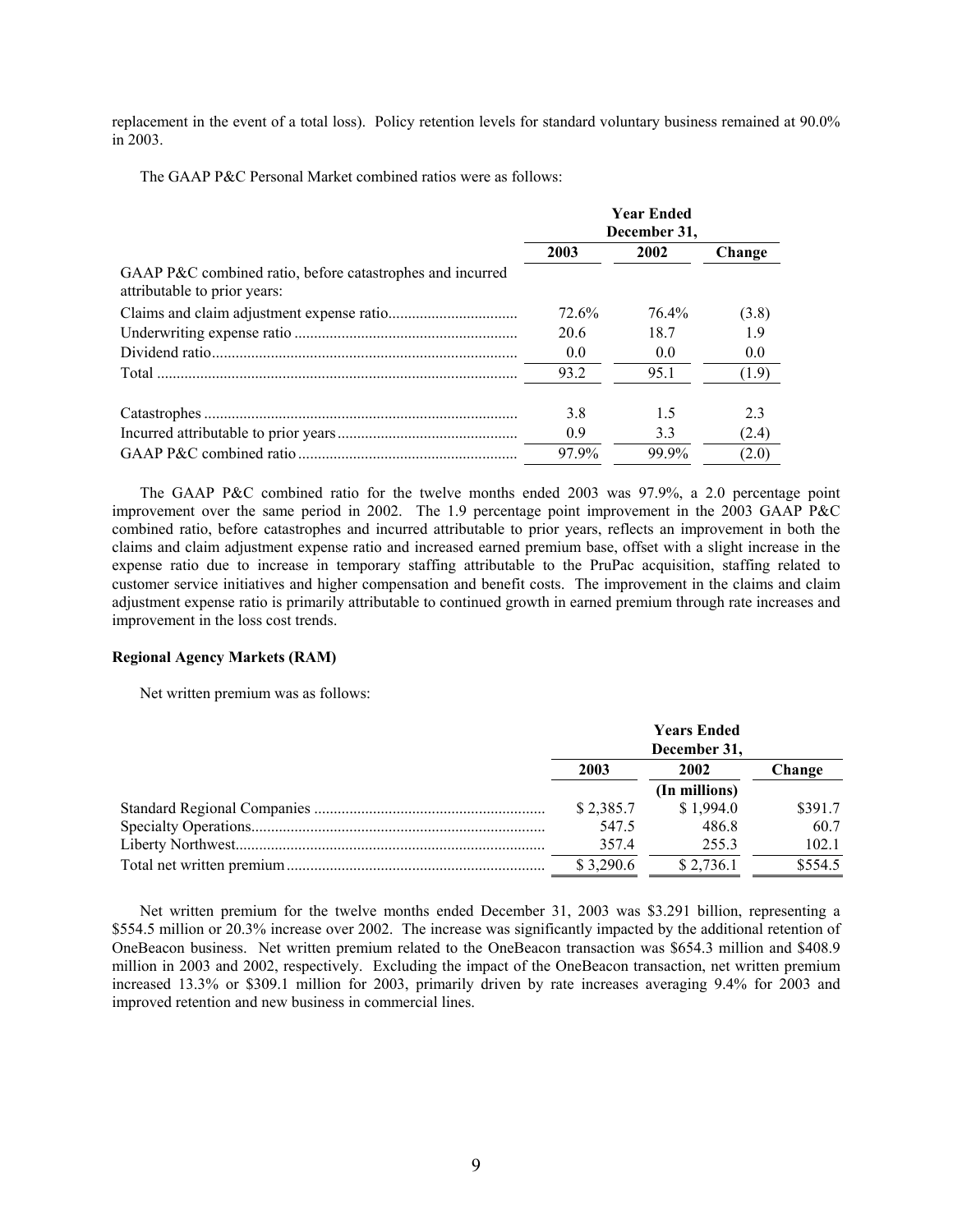GAAP P&C combined ratios for RAM were as follows:

|                                                     | <b>Years Ended</b><br>December 31, |           |        |
|-----------------------------------------------------|------------------------------------|-----------|--------|
|                                                     | 2003                               | 2002      | Change |
| GAAP P&C combined ratio, excluding catastrophes and |                                    |           |        |
| incurred attributable to prior years:               |                                    |           |        |
|                                                     | 64.3%                              | 68.7%     | (4.4)  |
|                                                     | 31.7                               | 303       | 14     |
|                                                     | 1.2                                | 1.4       | (0.2)  |
|                                                     | 97.2                               | 100.4     | (3.2)  |
| Catastrophes:                                       |                                    |           |        |
| Natural.                                            | 2.8                                | 24        | 0.4    |
| Incurred attributable to prior years:               |                                    |           |        |
|                                                     | 0.0                                | 02        | (0.2)  |
|                                                     | 0.6                                | 3.1       | (2.5)  |
|                                                     | $100.6\%$                          | $106.1\%$ | (5.5)  |

The GAAP P&C combined ratio for the twelve months ended December 31, 2003 was 100.6%, a 5.5 percentage point improvement over the same period in 2002. This reflected an improvement in the claims and claim adjustment expense ratio, partially offset by increased underwriting expense ratio. The improvement in the claims and claim adjustment expense ratio was primarily due to the benefit of the favorable rate environment, better property loss experience and improved profitability from RAM's re-underwriting of the book of business related to the OneBeacon transaction. The 2003 underwriting expense ratio was 1.4 percentage points higher than the 2002 underwriting expense ratio primarily due to increased agent profit share commission expense which was driven by improved loss ratio results and higher premium growth in 2003.

#### **International Markets**

Net written premium was as follows:

|                                          | <b>Years Ended</b><br>December 31, |               |         |  |
|------------------------------------------|------------------------------------|---------------|---------|--|
| Net written premium by product line:     | 2003                               | 2002          | Change  |  |
|                                          |                                    | (In millions) |         |  |
| Personal and Small Commercial Businesses | \$1,423.4                          | \$1,348.0     | \$75.4  |  |
| LIH                                      | 1,361.0                            | 1,072.0       | 289.0   |  |
|                                          | \$2,784.4                          | \$2,420.0     | \$364.4 |  |

Personal and Small Commercial net written premium for the twelve months ended December 31, 2003 was \$1.423 billion, representing a \$75.4 million or 5.6% increase compared to the same period in 2002. The increase occurred because production remained flat in Latin America and grew by \$144 million in Europe. Europe's growth includes \$83 million from an acquisition in Portugal that was largely offset by a reduction of \$88 million due to the sale of LMG's health business in Canada.

LIU's net written premium for the twelve months ended December 31, 2003 was \$1.361 billion, a \$289.0 million or 27.0% increase over the same period in 2002. The increase in 2003 was due primarily to the continued harder market globally for specialty lines commercial insurance and reinsurance business. With different rates of growth in the two product lines, LIU increased its share of total International business from 44.3% in 2002 to 48.9% in 2003.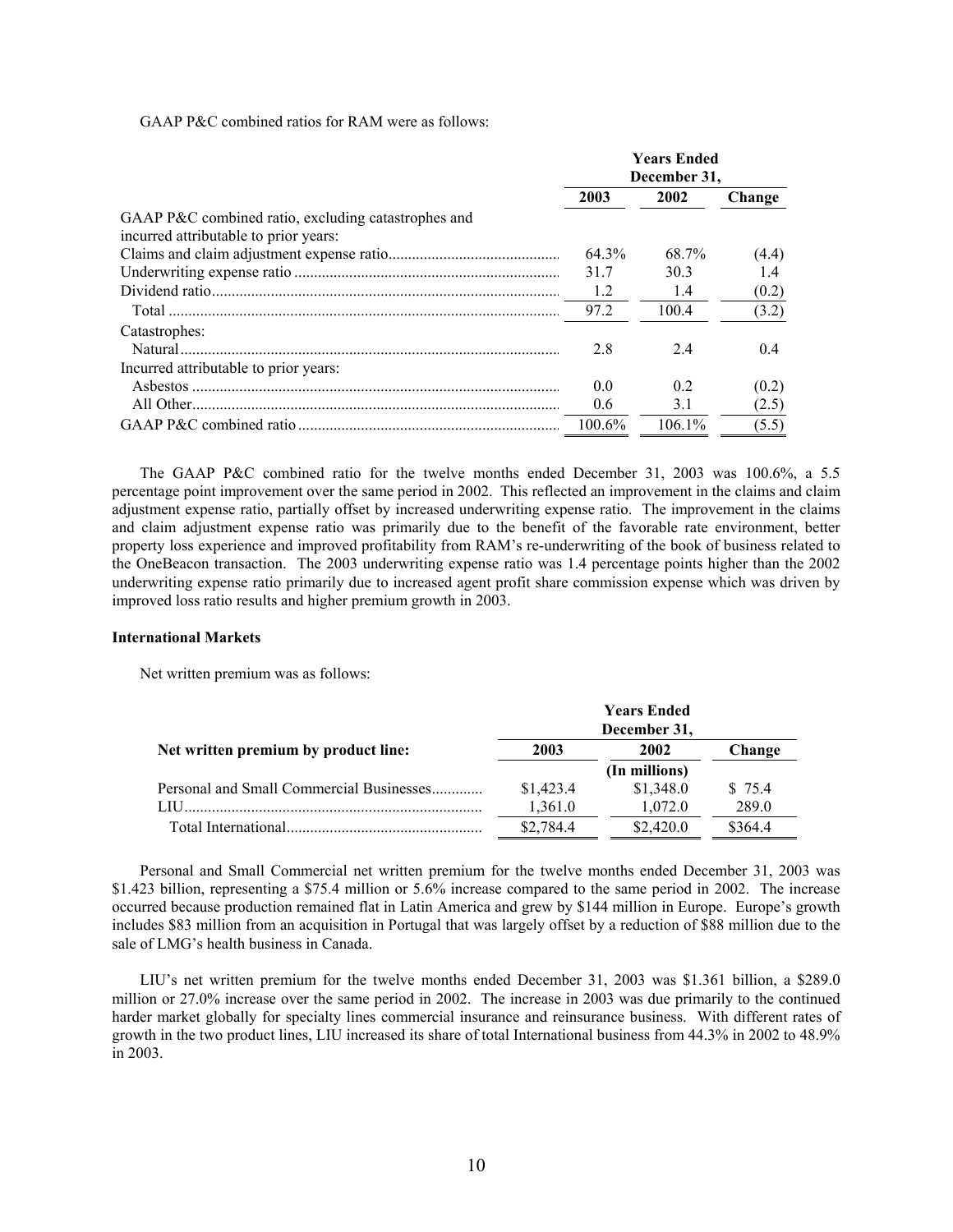The GAAP P&C International Markets combined ratios were as follows:

|                                                                                           | <b>Years Ended</b><br>December 31, |                |        |
|-------------------------------------------------------------------------------------------|------------------------------------|----------------|--------|
|                                                                                           |                                    |                |        |
|                                                                                           | 2003                               | 2002           | Change |
| GAAP P&C combined ratio, before catastrophes and incurred<br>attributable to prior years: |                                    |                |        |
|                                                                                           | 68.3%                              | 71.7%          | (3.4)  |
|                                                                                           | 279                                | 26.8           | 11     |
| Dividend ratio                                                                            | 0.0                                | 0.0            | 0.0    |
|                                                                                           | 96.2                               | 98.5           | (2.3)  |
| Catastrophes:                                                                             |                                    |                |        |
|                                                                                           | 0.0                                | 0 <sub>0</sub> | 0.0    |
|                                                                                           | 0.0                                | 1.3            | (1.3)  |
| Incurred attributable to prior years:                                                     |                                    |                |        |
|                                                                                           | 0.0                                | 0 <sub>0</sub> | 0.0    |
|                                                                                           | 4.9                                | 3.0            | 1.9    |
|                                                                                           | 101.1%                             | 102.8%         | (1.7)  |

The GAAP P&C combined ratio for the twelve months ended 2003 was 101.1%, a 1.7 percentage point improvement over the same period in 2002. The improvement related to improved loss and expense ratios in the LIU businesses where combined ratio fell to 99.1% in 2003 from 106.4% in 2002 due to a continuing harder market as well as a lower than usual level of catastrophe and large event losses in reinsurance classes offset by a 3.2 percentage point worsening in the combined ratio for Personal and Small Commercial classes due to initial performance of the Portuguese acquisition. This improvement in accident year combined ratio was partially offset by incurred attributable to prior years of 4.9 percentage points on prior year losses in Brazil, Canada and business written in London.

#### **Corporate/Other**

GAAP revenues and net income (loss) were as follows:

|            | <b>Years Ended</b><br>December 31, |  |          |  |         |
|------------|------------------------------------|--|----------|--|---------|
|            | 2003<br>2002                       |  | Change   |  |         |
|            | (In millions)                      |  |          |  |         |
| Revenues.  | \$1,042.5                          |  | \$ 872.8 |  | \$169.7 |
| Net income | 93.2                               |  | 357      |  | 57.5    |

Revenues for the twelve months ended December 31, 2003 were \$1.042 billion, a \$169.7 million or 19.4% increase over the same period in 2002. Revenues were favorably impacted in 2003 by an increase in net investment income and other income associated with increased gas and oil production revenue from Liberty Energy Corporation of \$21.7 million. This was partially offset by decreased individual life premium of \$73.0 million. In 2003, LMG sold fewer third party structured settlement policies than in 2002.

Net income for the twelve months ended December 31, 2003 was \$93.2 million, a \$57.5 million or 161.1% increase over the same period in 2002. The improvement was due to lower federal income tax of \$150.4 million and increased net investment income of \$246.6 million. LMG, through Liberty Energy Corporation, generated significant gains on its oil and gas producing investments. LMG has been able to utilize a significant amount of outstanding net operating loss carry-forwards in 2002 and 2003 due to LMG's improved operations. This has allowed LMG to lower its valuation allowance, thereby reducing its effective rate to 13.2% and 0% in 2002 and 2003, respectively. Net investment income increased \$246.6 million primarily due to lower private equity losses in 2003 compared to 2002.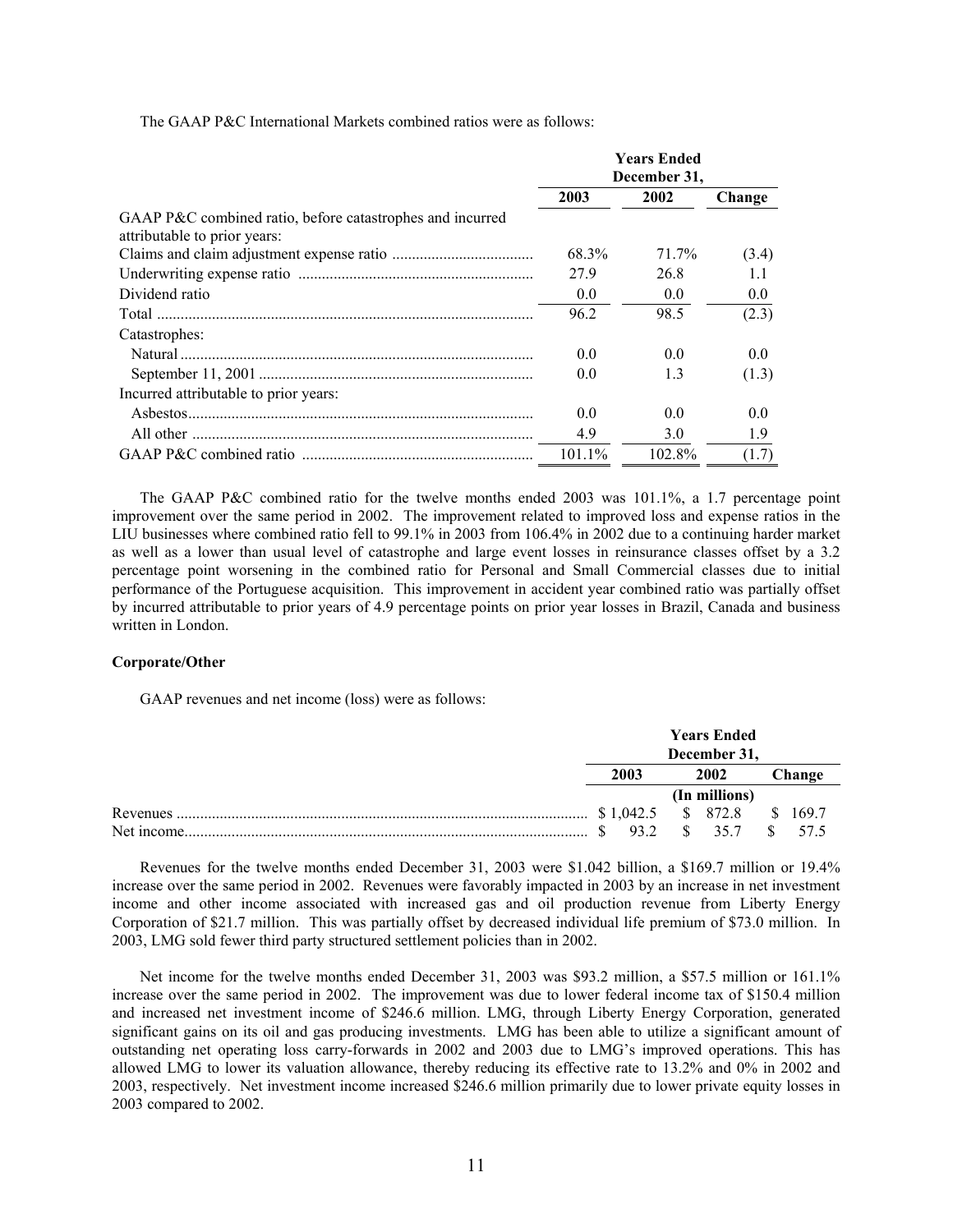LMG completed a "ground-up" asbestos reserve analysis in 2003 and recorded a total of \$331.0 million of asbestos reserve charges in 2003, including a \$158.0 million provision for uncollectible asbestos reinsurance and including the impact of discount accretion on settlements with large policyholders, an overall increase of \$40.5 million over the prior year; recorded incurred attributable to prior years for the run-off of the California workers compensation business of Golden Eagle of \$81.8 million, an increase of \$77.3 million over prior year. LMG also increased corporate expenses as a result of increased compensation costs and post-retirement benefit expenses not allocated to the business segments. For the years ended December 31, 2003 and 2002, incentive compensation costs of \$71.0 million and a decrease of \$24.5 million, respectively, were included in Corporate/Other.

#### **About Liberty Mutual Group**

LMG is a diversified international group of insurance companies and the eighth largest property and casualty insurer in the United States, based on 2002 net written premium (sixth largest based on 2002 direct written premium). LMG is one of only four industry competitors with a top ten market position in both personal and commercial lines in the United States based on 2002 net written premium (one of only five based on 2002 direct written premium). As of December 31, 2003, LMG had \$64.4 billion in consolidated assets and \$16.6 billion in annual consolidated revenue. LMG ranks  $116<sup>th</sup>$  on the Fortune 500 list of largest corporations in the United States for 2003.

In 2001 and 2002 LMG reorganized into a mutual holding company structure. The three principal mutual companies of the group, Liberty Mutual Insurance Company, Liberty Mutual Fire Insurance Company and Employers Insurance Company of Wausau, each became separate stock insurance companies under the ownership of Liberty Mutual Holding Company, Inc.. This structure provides LMG with better capital market access and greater strategic flexibility to pursue acquisitions and alliances, while aligning its legal structure with its operating structure and preserving mutuality.

LMG offers a wide range of insurance products and services, including: personal automobile (its largest line of business, based on 2003 net written premium), workers compensation, homeowners, commercial multiple peril, London Market, commercial automobile, general liability, global specialty, group disability, assumed reinsurance, fire and surety.

## **Financial Supplement:** www.libertymutual.com/investors/analystcalls

Our financial supplement is available at our website by clicking on the above link. The supplement provides a more in-depth view of our performance.

## **Contacts**

**Investors** Media Matthew T. Coyle John Cusolito (617) 654-3331 (617) 574-5512

## **Forward Looking Statement**

This press release contains forward-looking statements that are intended to enhance the reader's ability to assess Liberty Mutual Group's future financial and business performance. Forward-looking statements include, but are not limited to, statements that represent Liberty Mutual Group's beliefs concerning future operations, strategies, financial results or other developments, and contain words and phrases such as "may," "expects," "should," "believes," "anticipates," "estimates," "intends" or similar expressions. Because these forward-looking statements are based on estimates and assumptions that are subject to significant business, economic and competitive uncertainties, many of which are beyond Liberty Mutual Group's control or are subject to change, actual results could be materially different. In particular, the sufficiency of Liberty Mutual Group's asbestos, environmental and